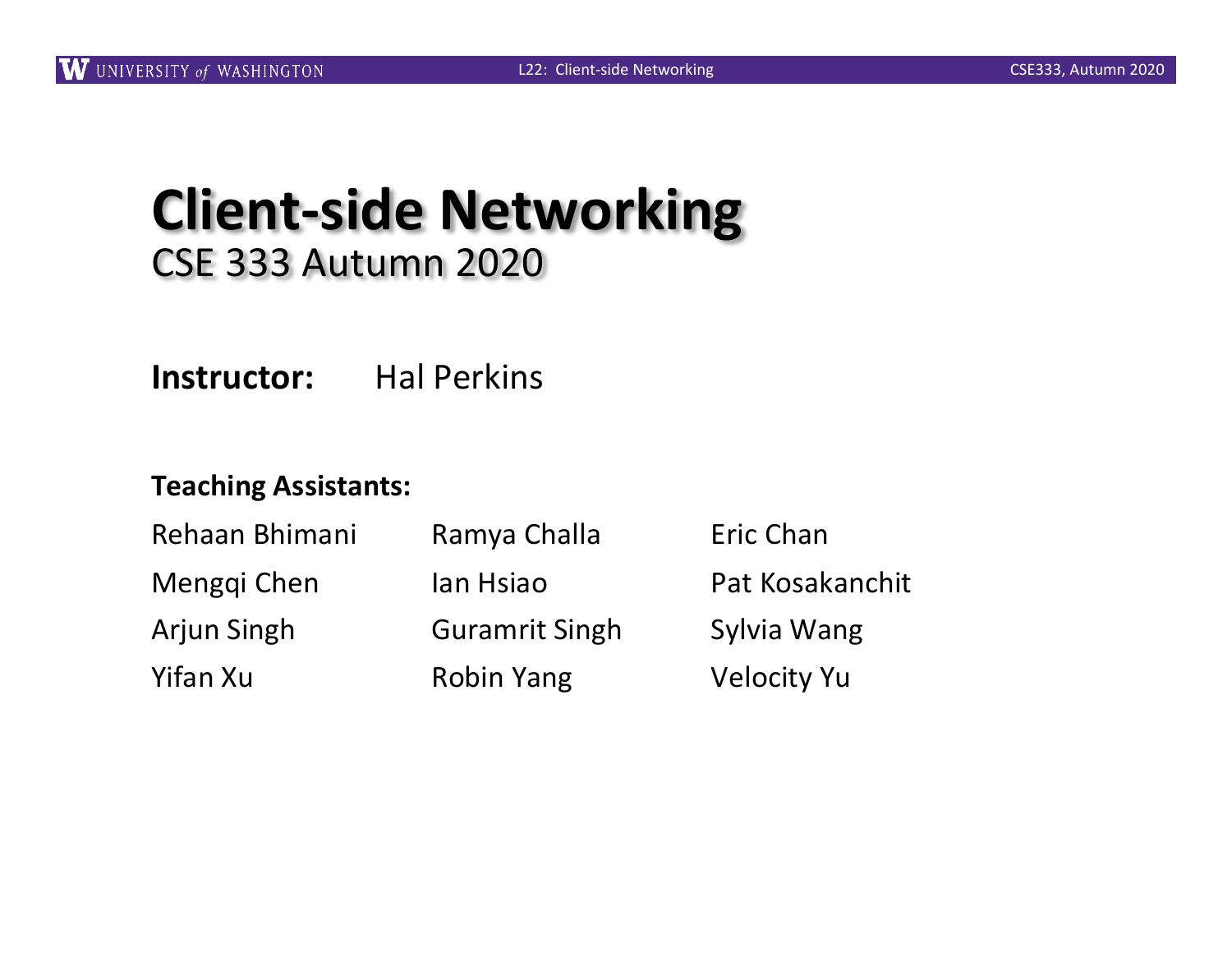# **Administrivia**

- $\div$  Exercise 15 due Monday released after Thur. sections
	- § Client-side TCP connection
- $\div$  Companion exercise 16 out today if we get far enough
	- Server-side TCP connection (to talk with your client-side code!)
- Canvas gradebook has (we think) up-to-date late days (up to hw2) and exercise/hw scores. Please let us know if there are goofs.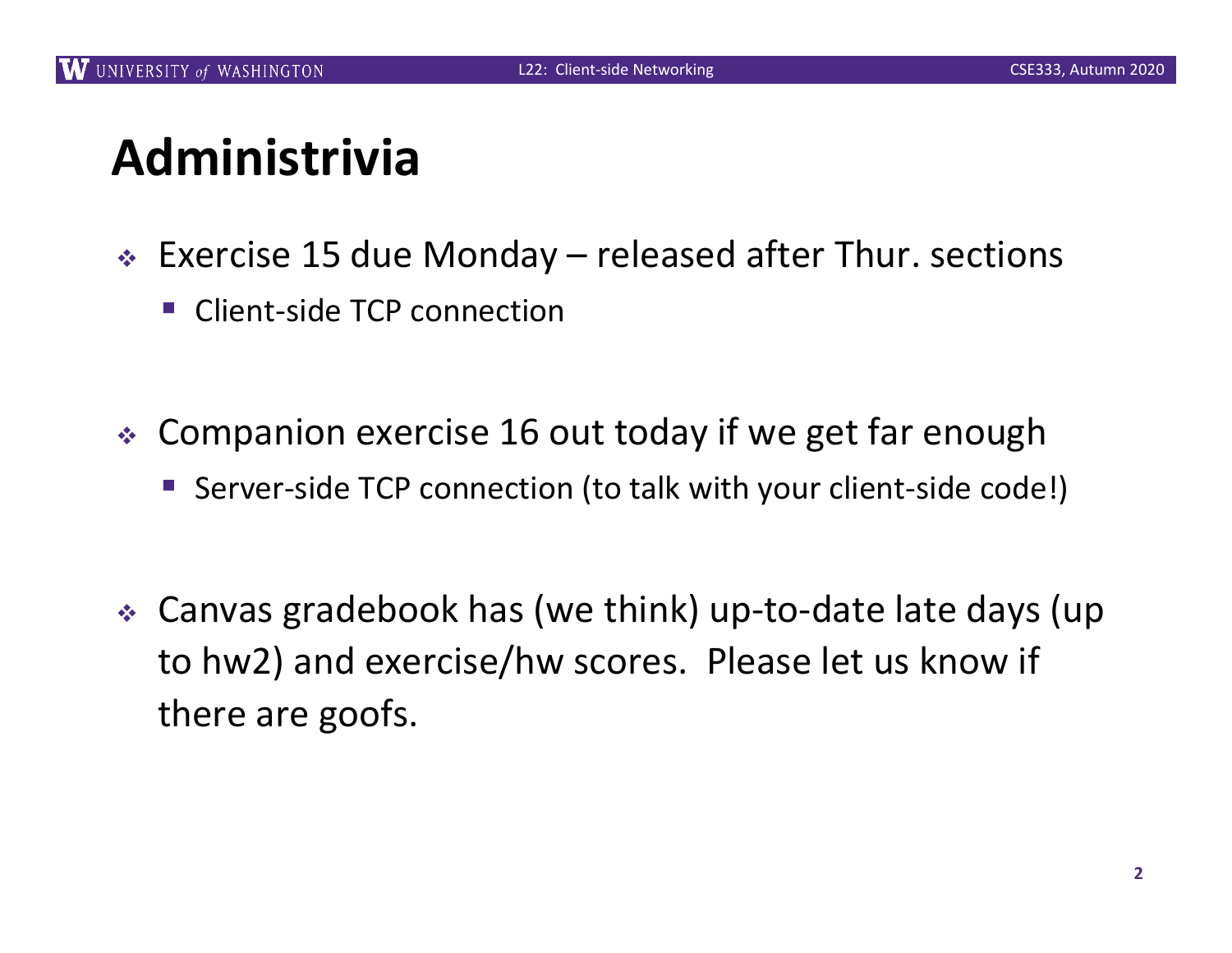# **Socket API: Client TCP Connection**

- $\div$  There are five steps:
	- 1) Figure out the IP address and port to connect to
	- 2) Create a socket
	- 3) Connect the socket to the remote server
	- 4) .**read**() and **write**() data using the socket
	- 5) Close the socket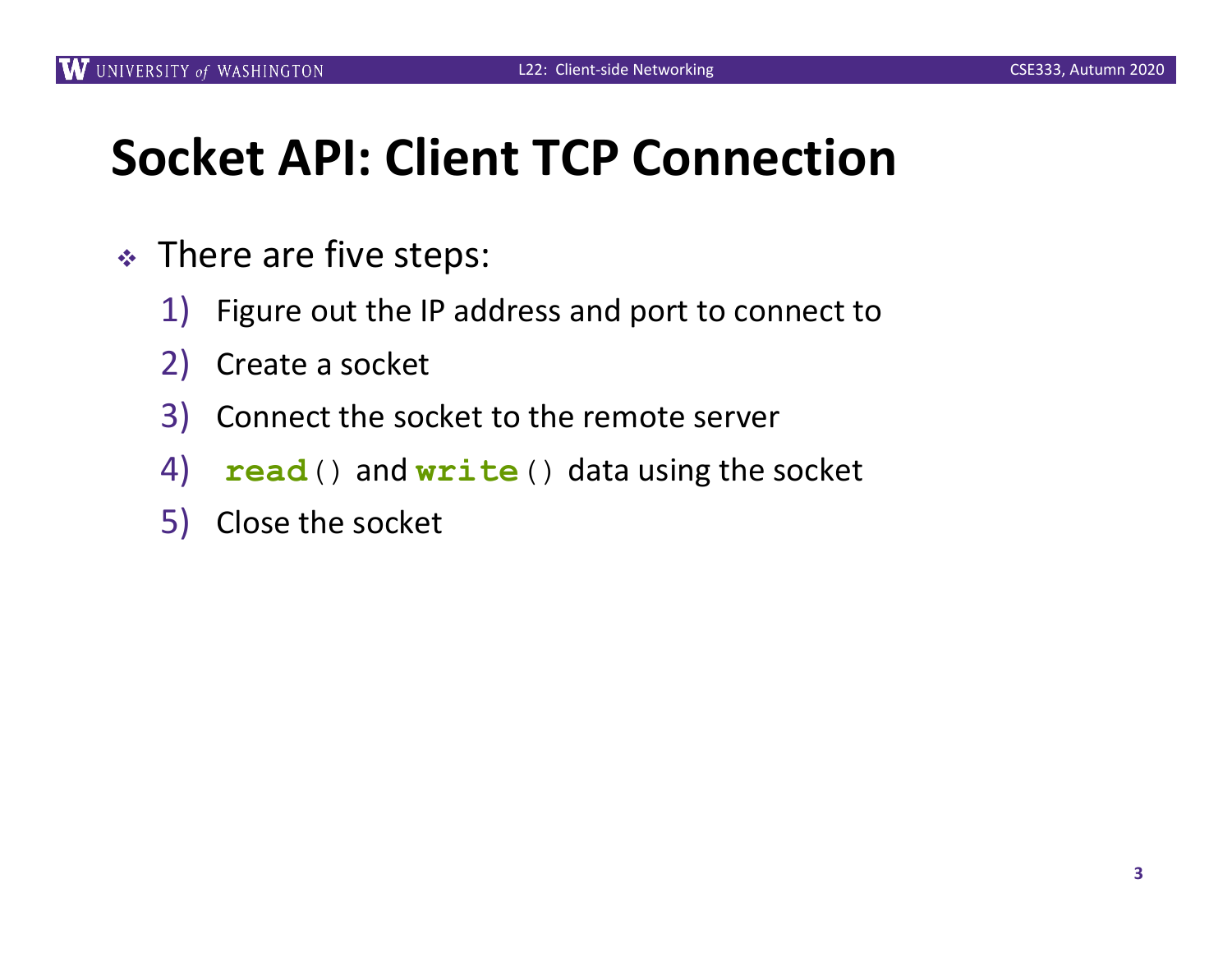## **Step 1: DNS Lookup**

- ◆ Details covered in section this week
- <sup>v</sup> See dnsresolve.cc

| struct addrinfo {                     |                                                      |  |
|---------------------------------------|------------------------------------------------------|--|
| int ai flags;                         | // additional flags                                  |  |
| int ai family;                        | // AF INET, AF INET6, AF UNSPEC                      |  |
|                                       | int ai socktype; // SOCK STREAM, SOCK DGRAM, 0       |  |
|                                       | int ai protocol; // IPPROTO TCP, IPPROTO UDP, 0      |  |
|                                       | size t ai addrlen; // length of socket addr in bytes |  |
|                                       | struct sockaddr* ai addr; // pointer to socket addr  |  |
| char* ai canonname; // canonical name |                                                      |  |
|                                       | struct addrinfo* ai next; // can form a linked list  |  |
|                                       |                                                      |  |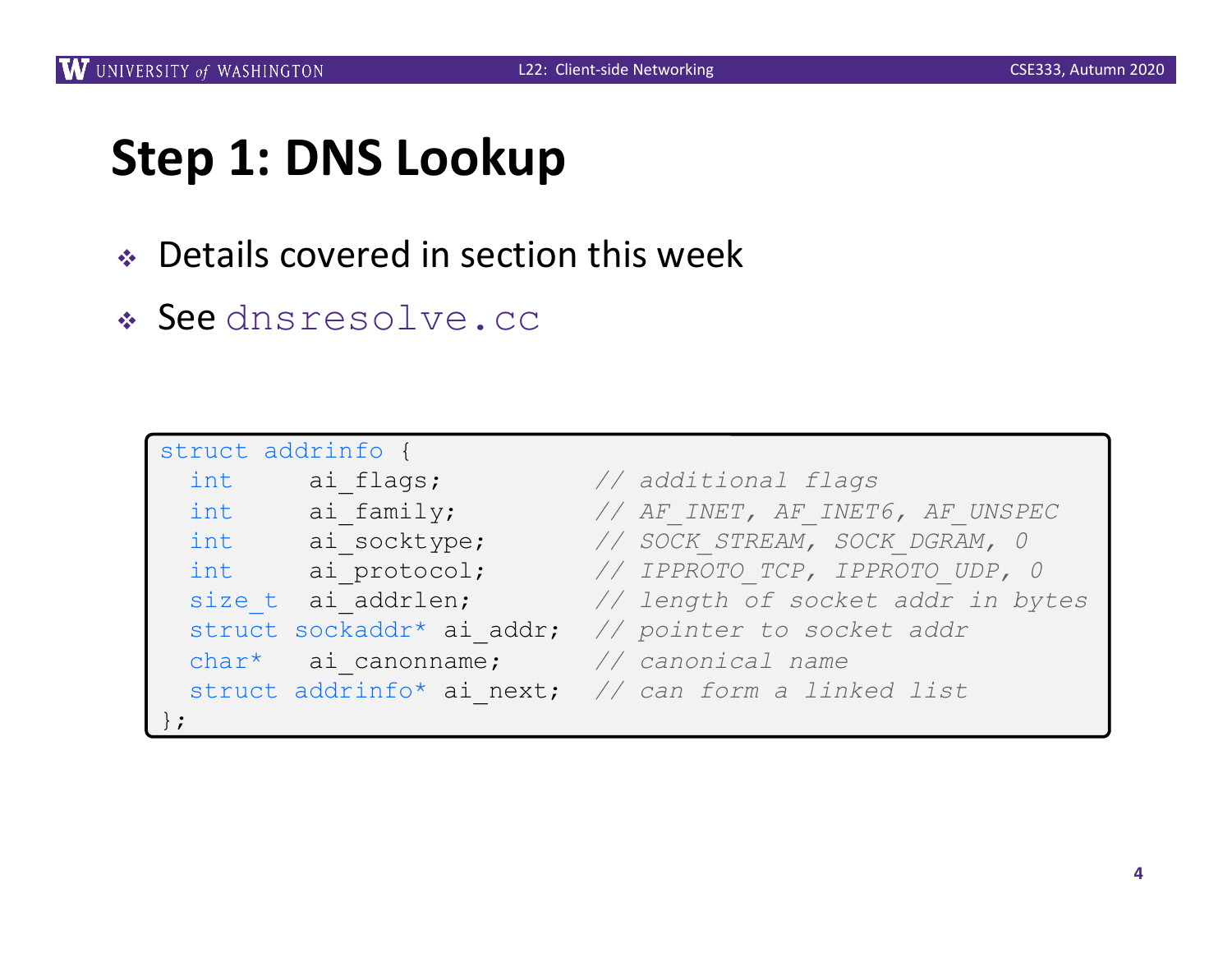## **Step 2: Creating a Socket**

- \* int socket(int domain, int type, int protocol);
	- Creating a socket doesn't bind it to a local address or port yet
	- Returns file descriptor or -1 on error

socket.cc

```
#include <arpa/inet.h>
#include <stdlib.h>
#include <string.h>
#include <unistd.h>
#include <iostream>
int main(int argc, char** argv) {
  int socket fd = socket(AF INET, SOCK STREAM, 0);
  if (socket fd == -1) {
     std::cerr << strerror(errno) << std::endl;
     return EXIT_FAILURE;
  }
  close(socket_fd);
  return EXIT_SUCCESS;
}
```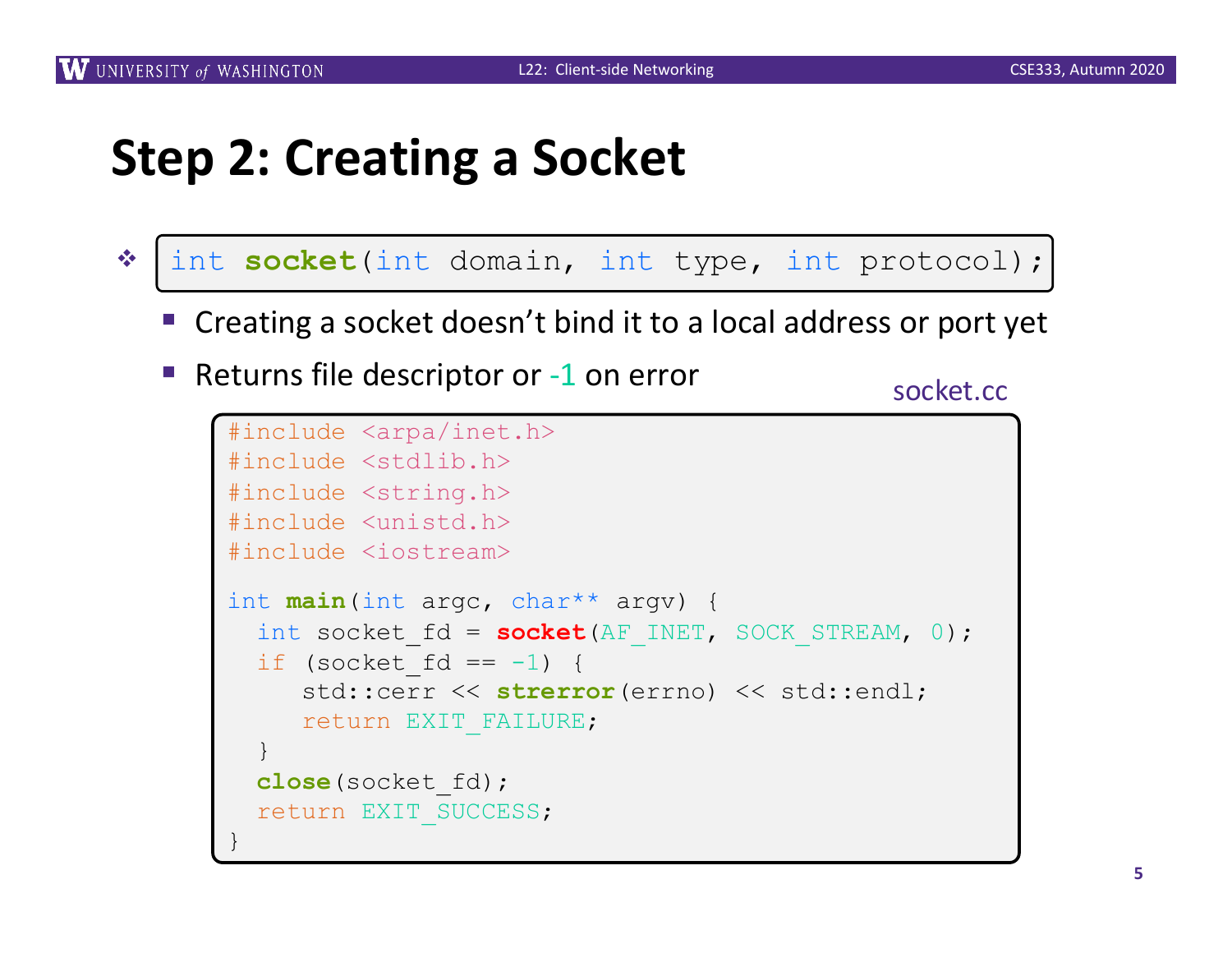## **Step 3: Connect to the Server**

- The **connect** () system call establishes a connection to a remote host
	- § int **connect**(int sockfd, const struct sockaddr\* addr, socklen t addrlen);
		- sockfd: Socket file description from Step 2
		- addr and addrlen: Usually from one of the address structures returned by getaddrinfo in Step 1 (DNS lookup)
		- Returns 0 on success and -1 on error
- <sup>v</sup> **connect**() may take some time to return
	- It is a *blocking* call by default
	- $\blacksquare$  The network stack within the OS will communicate with the remote host to establish a TCP connection to it
		- This involves ~2 *round trips* across the network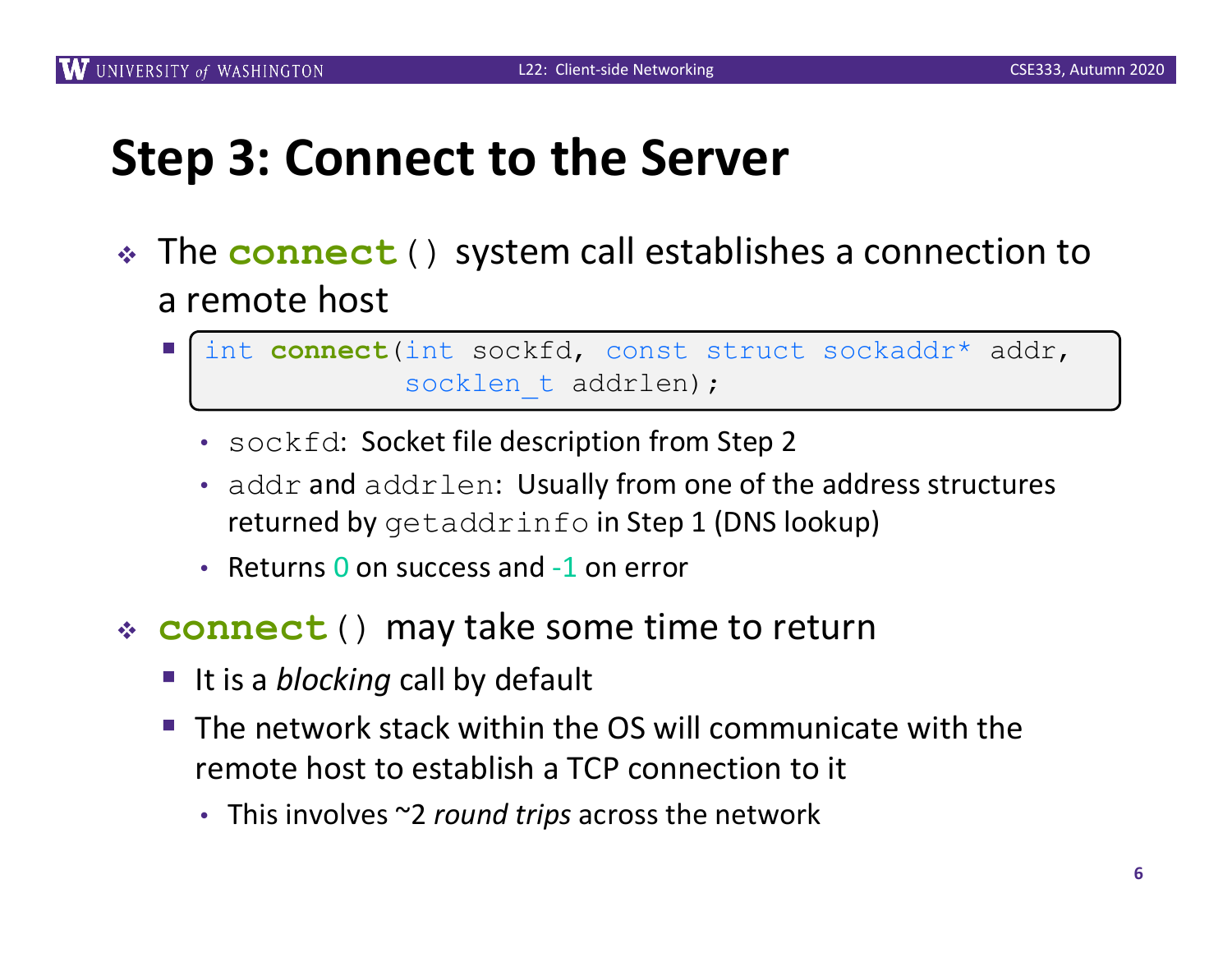### **Connect Example**

#### \* See connect.cc

```
// Get an appropriate sockaddr structure.
struct sockaddr storage addr;
size t addrlen;
LookupName(argv[1], port, &addr, &addrlen);
// Create the socket.
int socket fd = socket(addr.ss family, SOCK STREAM, 0);
if (socket fd == -1) {
  cerr << "socket() failed: " << strerror(errno) << endl;
 return EXIT_FAILURE;
}
// Connect the socket to the remote host.
int res = connect(socket_fd,
                  reinterpret_cast<sockaddr*>(&addr),
                  addrlen);
if (res == -1) {
  cerr << "connect() failed: " << strerror(errno) << endl;
}
```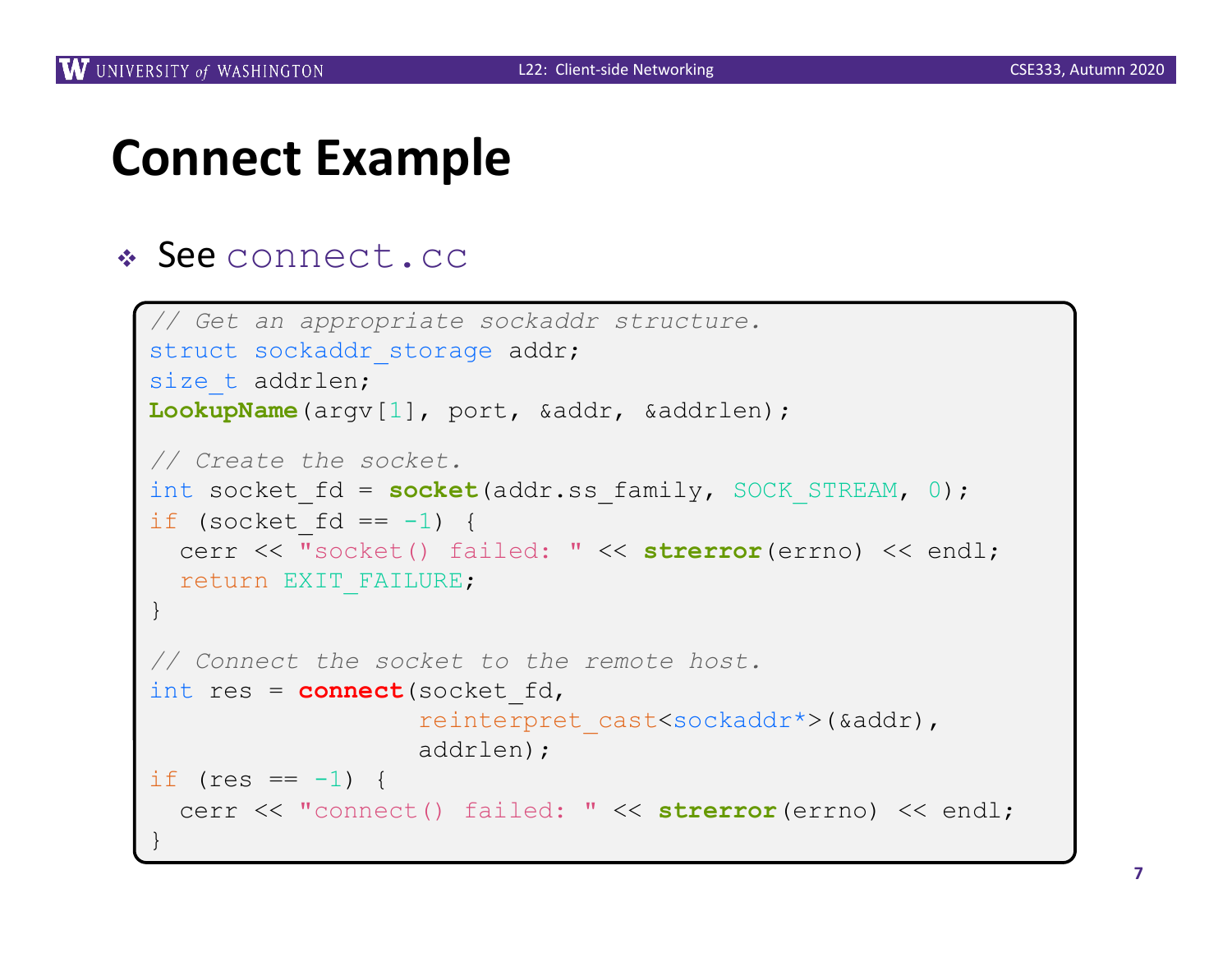## **Step 4: read()**

- $\cdot$  If there is data that has already been received by the network stack, then read will return immediately with it
	- **read**() might return with *less* data than you asked for
- **If there is no data waiting for you, by default read** () will *block* until something arrives
	- This might cause *deadlock*!
	- § Can **read**() return 0?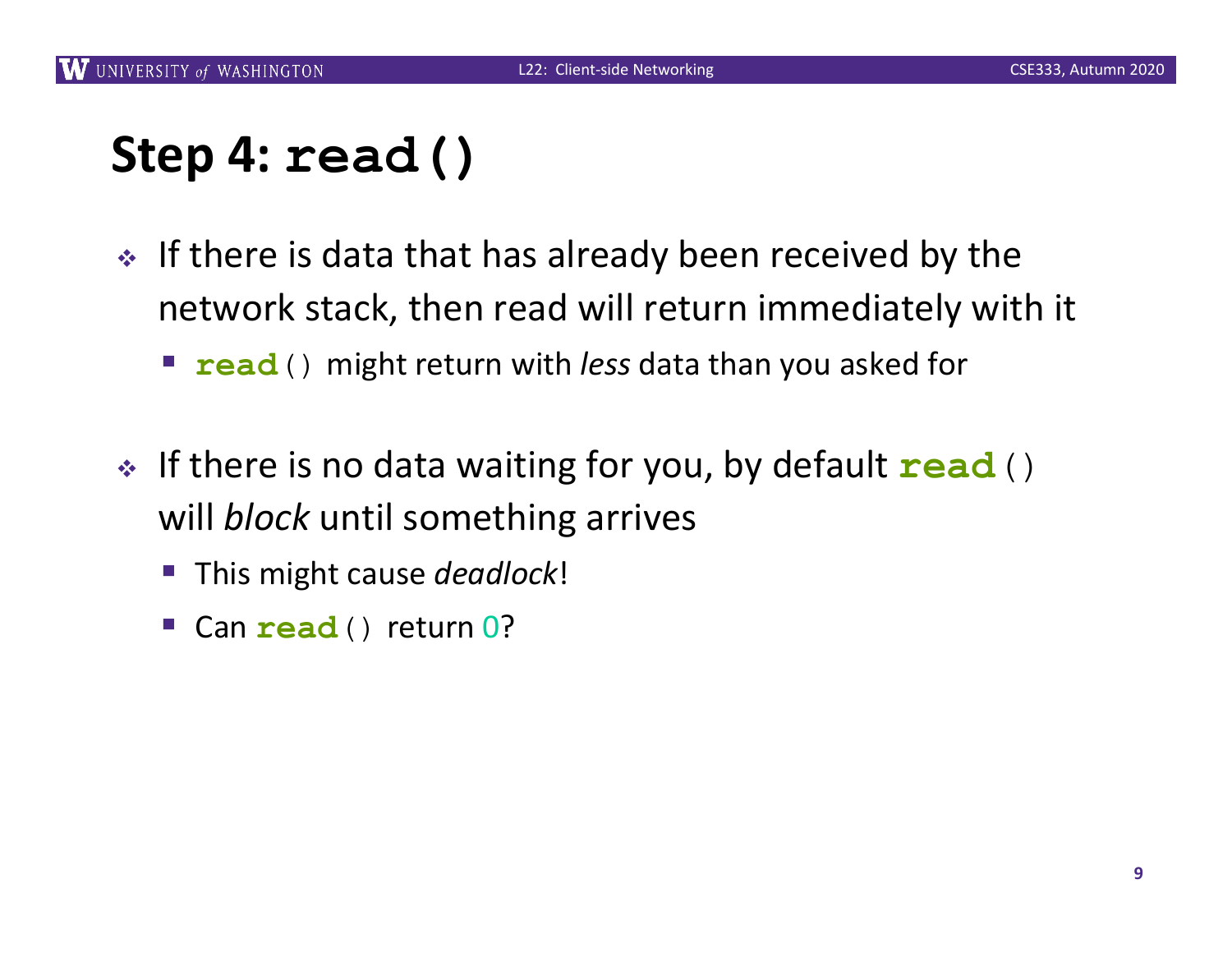## **Step 4: write()**

- \* **write** () enqueues your data in a send buffer in the OS and then returns
	- The OS transmits the data over the network in the background
	- When **write** () returns, the receiver probably has not yet received the data!
- $\cdot$  If there is no more space left in the send buffer, by default **write**() will *block*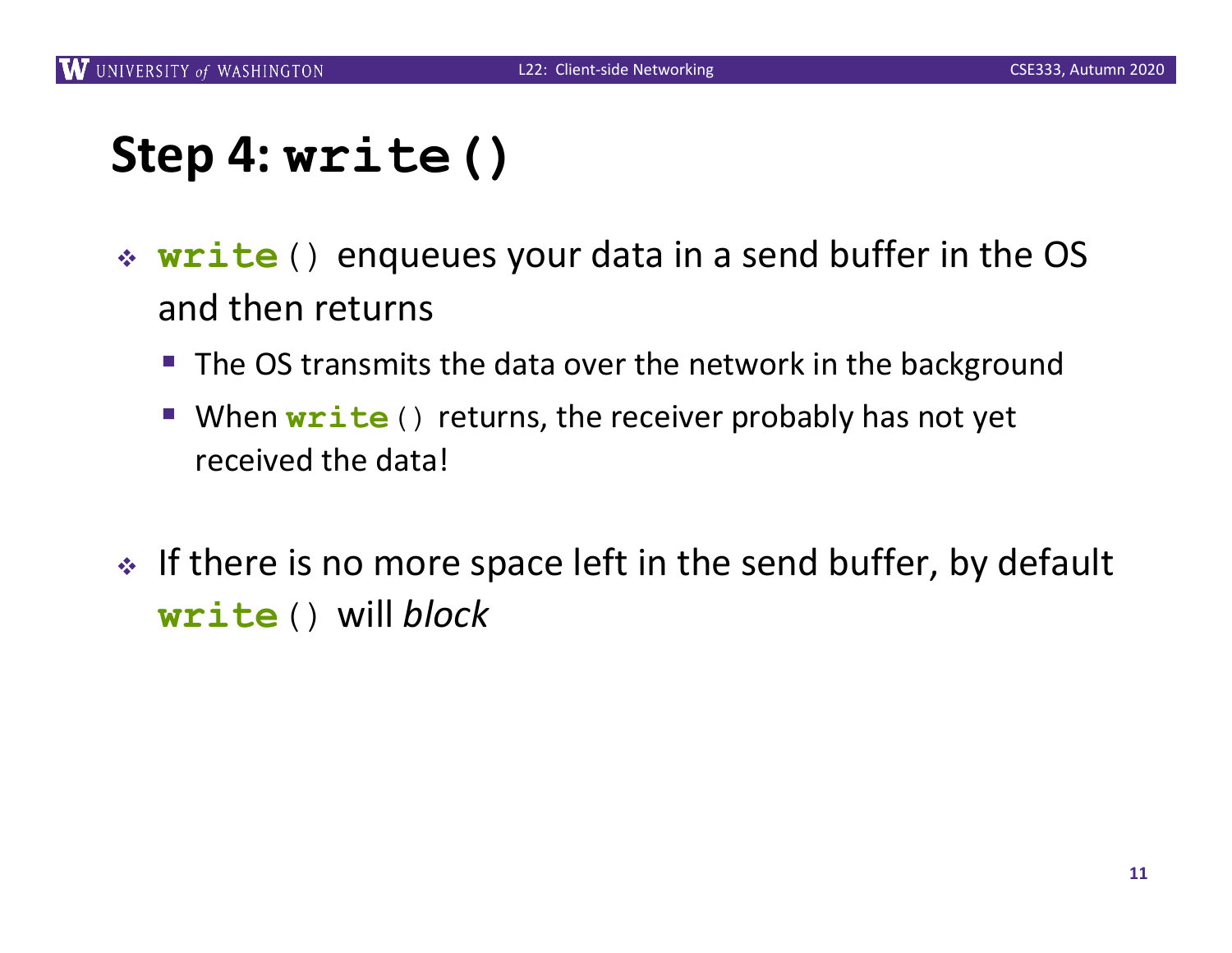### **Read/Write Example**

```
while (1) {
  int wres = write(socket fd, readbuf, res);
  if (wres == 0) {
    cerr << "socket closed prematurely" << endl;
   close(socket_fd);
   return EXIT_FAILURE;
  }
  if (wres == -1) {
   if (errno == EINTR)
    continue;
    cerr << "socket write failure: " << strerror(errno) << endl;
   close(socket_fd);
   return EXIT_FAILURE;
  }
 break;
}
```
### <sup>v</sup> See sendreceive.cc

§ Demo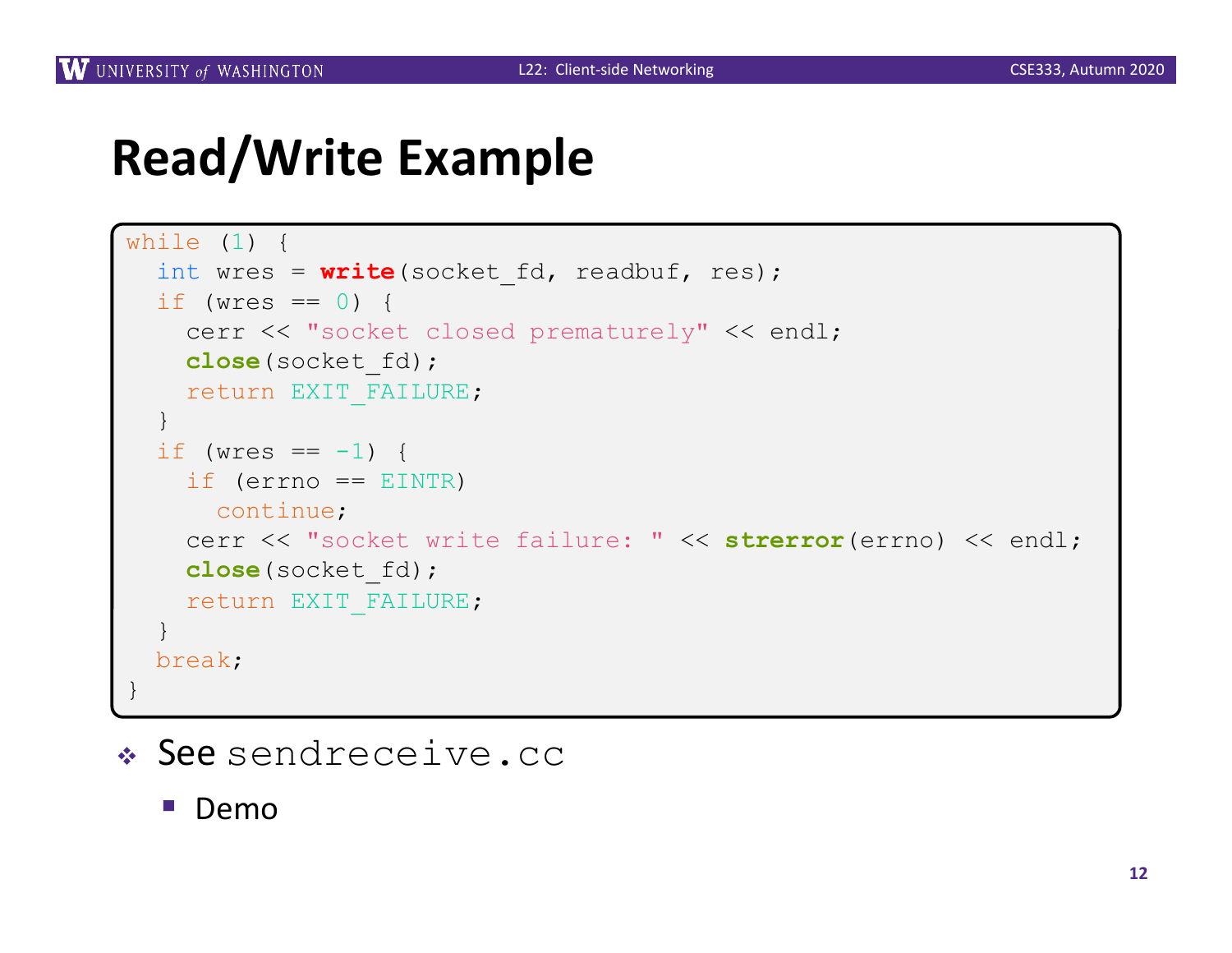### **Step 5: close()**

- $v_{\rm s}$ int **close**(int fd);
	- **Nothing special here it's the same function as with file I/O**
	- Shuts down the socket and frees resources and file descriptors associated with it on both ends of the connection